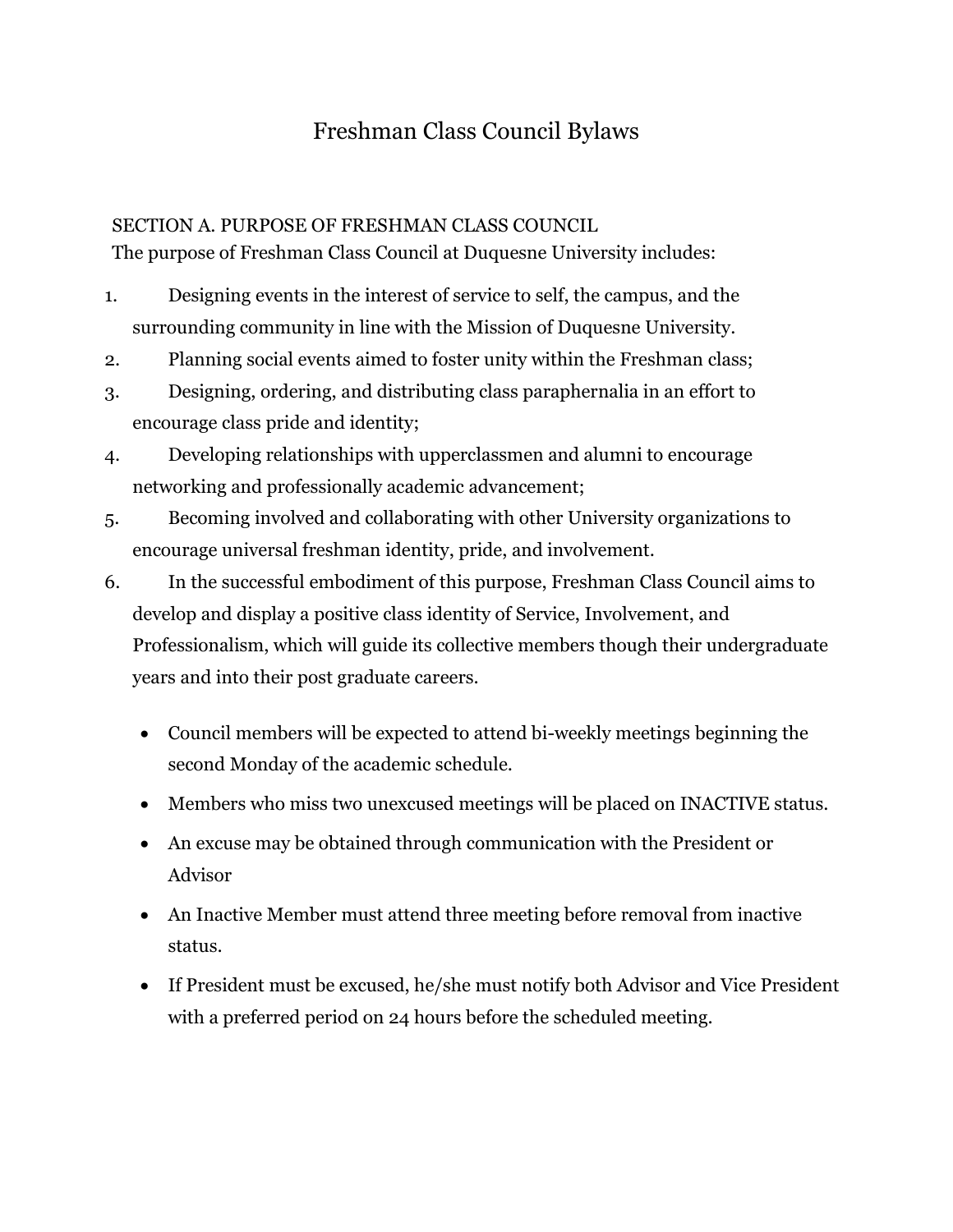### SECTION B. ELECTION OF COUNCIL OFFICERS

- Officer nominations will be received by no later than the end of business of the first Fall Semester meeting.
- Elected Positions are as follows: President, Vice President, Secretary, Service Chairperson, Social Chairperson, Identity Chairperson, Public Relations Chairperson.
- The remaining positions will be filled through appointment or volunteer.
- Appointed positions are as follows: Student Life Advisory Committee Liaison, Student Government Association Liaison, Duquesne Program Council Liaison.
- Elections will be held prior to the second scheduled meeting of the Council. The elected officers will lead the second scheduled meeting and all subsequent meetings of the Council during the academic year.
- Elections will occur on the FCC page on the Duquesne campuslink site. During the week following the first fall semester meeting.
- A candidate may be nominated for one position.
- If there are three or more candidates for a class officer position and if no candidate succeeds in obtaining a majority of votes cast, the two candidates receiving the most votes shall enter a run-off election.

# SECTION C. SPECIFIC DUTIES

- Member: responsible for attending regular meetings and events
- President: the public face of the organization and direct liaison to the advisement. He/She is responsible for attending all meetings directly related and correlated to this office including but not limited to University President meeting, regular FCC meetings, and board meeting. Reports are expected from these meetings at regular FCC meetings.
- Vice President: responsible for the internal works of meetings and to assist the President in all aforementioned duties in whatever degree is necessary.
- Secretary: responsible for taking the minutes of each meeting and delivering them to the membership.
- Service Chairperson: oversees all matters regarding or affiliate with FCC service events.
- Social Chairperson: oversees all matters regarding or affiliate with FCC social events
- Identity Chairperson: oversees all matters regarding or affiliate with Freshman Identity